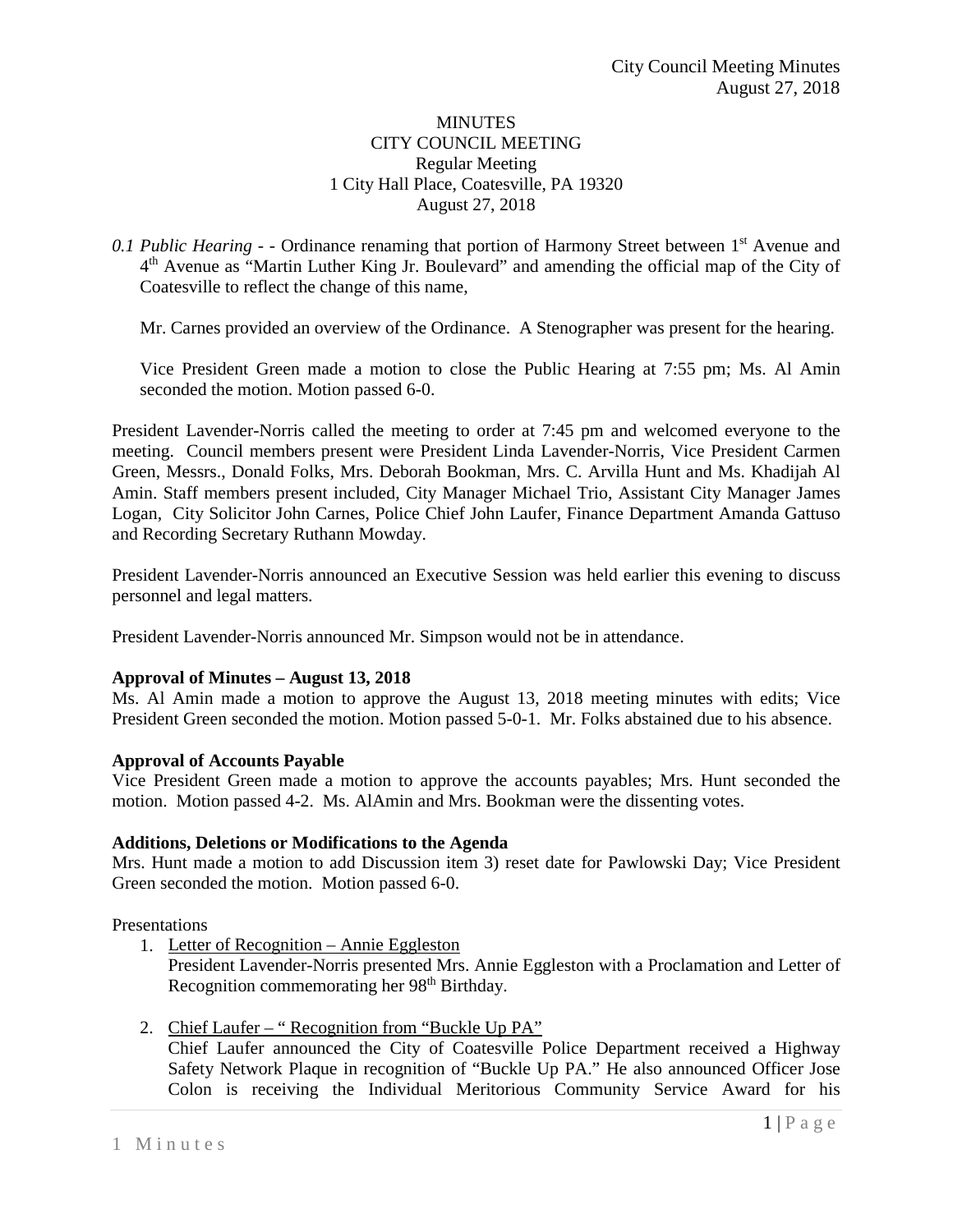contributions after Hurricane Maria. Officer Colon received donations, packaged and shipped them, went to Puerto Rico and helped distribute the donations to those in need.

# **Citizens' Hearings –** *Regular Action Items Only* **(3 Minutes)**

There were no citizens' comments on action items only.

# **Regular Action Items**

1. Receive and consider appointment of City Solicitor

Vice President Green nominated Gawthorpe Greenwood, PC as the City Solicitor; Mrs. Bookman seconded the nomination.

Mrs. Hunt nominated John Carnes as the City Solicitor. Motion failed due to lack of second.

Vice President Green made a motion to appoint Gawthorpe Greenwood, Co as the City Solicitor; Mrs. Bookman seconded the motion. Motion passed 5-1. Mrs. Hunt was the dissenting vote.

Mr. Verway of Gawthorpe Greenwood was introduced as the new solicitor.

- 2. Receive and consider second reading and adoption of an Ordinance re-naming that portion of Harmony Street between 1st Avenue and 3<sup>rd</sup> Avenue as "Martin Luther King Jr. Boulevard" and amending the official map of the City of Coatesville to reflect this change of name. Mrs. Bookman made a motion to approve a second reading and adoption of an Ordinance renaming that portion of Harmony Street between 1st Avenue and 3<sup>rd</sup> Avenue as "Martin Luther King Jr. Boulevard" and amending the official map of the City of Coatesville to reflect this change of name; Mr. Folks seconded the motion. Motion passed 6-0.
- 3. Receive and consider second reading and adoption of an Ordinance authorizing the City of Coatesville to convey to the Commonwealth of Pennsylvania, Department of Transportation certain properties for a Highway Improvement Project (realignment of First Avenue at intersection with Lincoln Highway) in the City of Coatesville being portions of tax parcel (UPI) no. 16-5-140, 16-5-172, 16-5-225, 16-5-225.1, 16-5-232 Mrs. Bookman made a motion to approve a second reading and adoption of an Ordinance authorizing the City of Coatesville to convey to the Commonwealth of Pennsylvania, Department of Transportation certain properties for a Highway Improvement Project (realignment of First Avenue at intersection with Lincoln Highway) in the City of Coatesville being portions of tax parcel (UPI) no. 16-5-140, 16-5-172, 16-5-225, 16-5- 225.1, 16-5-232; Mr. Folks seconded the motion. Motion passed 6-0.
- 4. Receive and consider award for the Route 30 and Route 82 Realignment to Meco Constructors, Inc. at \$1,704,079.00 Mrs. Bookman made a motion to award Route 30 and Route 82 Realignment to Meco Constructors, Inc. at \$1,704,079.00; Mr. Folks seconded the motion. Motion passed 6-0.
- 5. Receive and consider award for the  $3<sup>rd</sup>$  Avenue Lincoln Highway Redesign Project to James R. Kenney Excavating and Paving Inc. at \$174,976.40. No motion was made.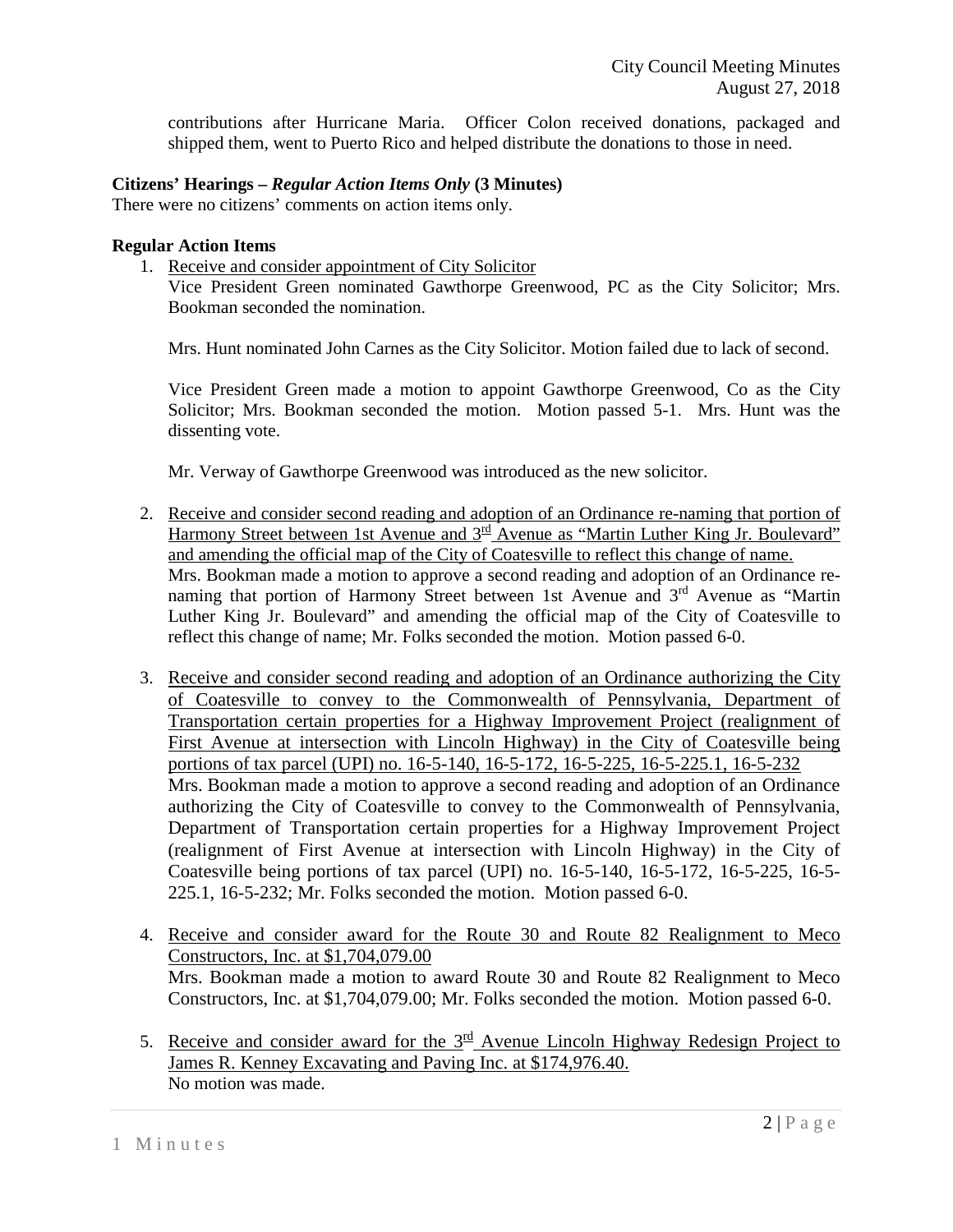# 6. Receive and consider SPCA renewal

Mrs. Bookman made a motion to table the SPCA renewal; Vice President Green seconded the motion. Motion tabled 6-0.

Mr. Carnes explained the City should not enter into a five year contract. Mr. Barsz stated he would look into other avenues to use other than the SPCA.

Mrs. Bookman made a motion to close action items; Ms. Al Amin seconded the motion. Motion passed 6-0.

# **Discussion Item**

1. Meeting Minutes

Vice President Green stated the minutes were done more verbatim. She asked to see more from citizens' comments.

2. Food Truck – 300 East Lincoln Highway

Chief Laufer explained the Food Truck in the lot at 300 East Lincoln Highway has received all the permits required from the Board of Health and the Codes Department. The only issue was where the truck could be located. Chief recommended to be consistent with what was done last yeat with the Farmers Market to use the gravel lot . Council asked to provide a timeframe of when the truck will be there.

3. Pawlowski Day

Mrs. Hunt asked to set a new date for dedication to Mr. Pawlowski at the Riverwalk. Mrs. Hunt asked Mr. Trio to contact Mr. Pawlowski to get the dates of his availability before it gets to cold out.

#### **Solicitor's Report**

Mr. Carnes stated he is disappointed in not being chosen to remain as the City solicitor. He has put a lot of effort into the City of Coatesville and provided the best quality service. I have enjoyed my time with the City and it has meant a lot to me. This is very unique to happen in the middle of the year. It has been a pleasure to represent you.

#### **City Manager's Report**

Mr. Trio thanked those who checked up on him while he was out. I appreciate the compliments on the building. We still have some bugs to work out. I hope everyone enjoys our new space. I look forward to its continued use. There is one more meeting before the Grand Prix. Thank Council for approving the Resolution for the Grand Prix to be held on Saturday September 22, 108.

# **Citizens' Hearings –** *Non-Agenda Items Only* **(3 Minutes)**

#### Edwin Seggara

Mr. Seggera voiced his concerns regarding the previous Council meeting. He discussed the Roberts Rules of Order, collusion, resident's right to speak, and equal rights for all transparency.

#### Fran Scamuffa

Ms. Scamuffa voiced her concerns regarding the last meeting agreeing with Mr. Seggera. She discussed the voting process, , agree to disagree, owners, landlords, and taxpayers.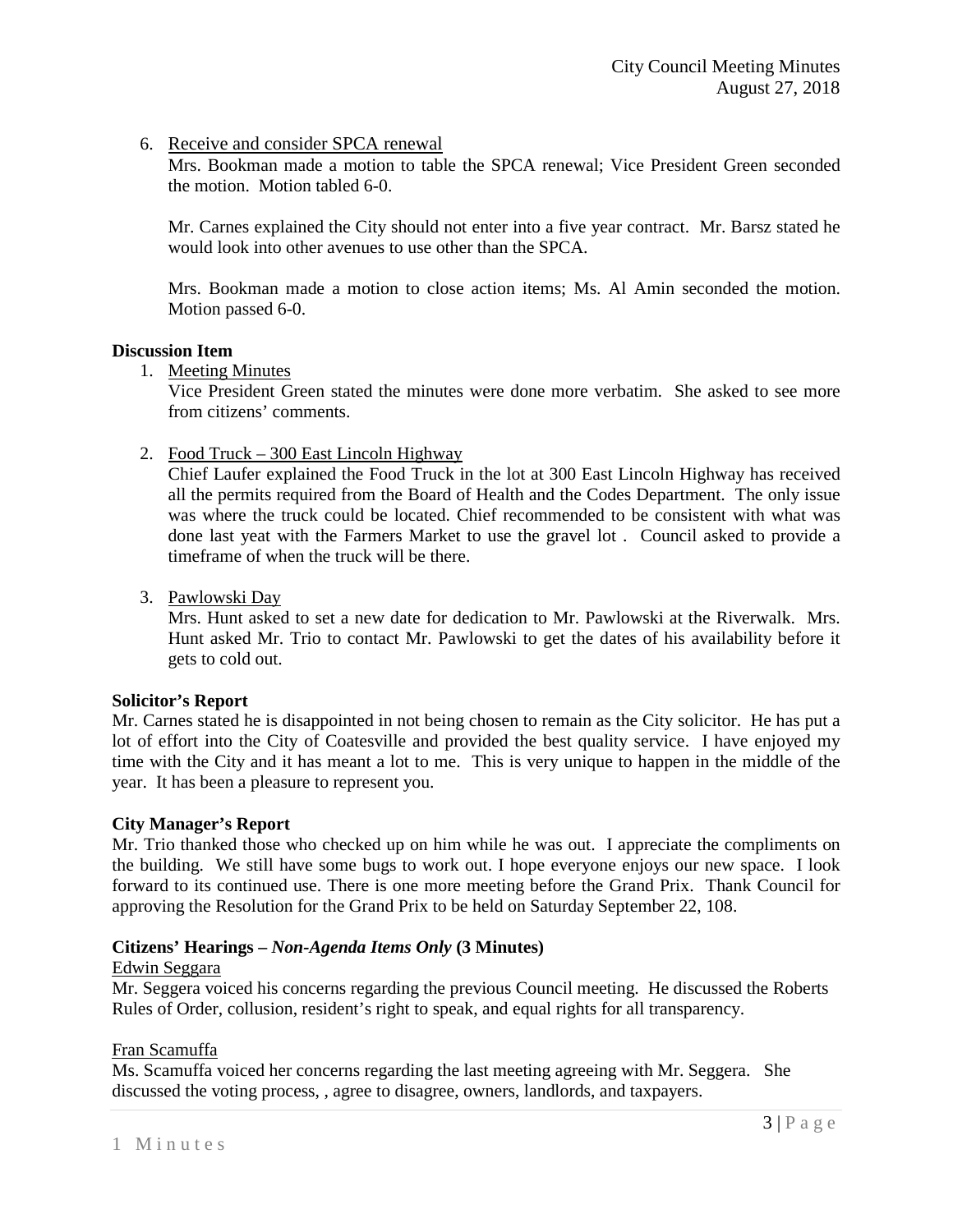# Paul Evans

Mr. Evans complimented the room and the lighting. He voiced his concerns regarding the Sunshine Law and his to speak, and addressed several properties. President Lavender-Norris explained we will not address another persons' property.

### Pamela Depte

Ms. Depte voiced her concerns about trash under the underpasses and clean ups at Jeanne Treadwell James Park. Vice President Green stated Jeanne Treadwell will be put on list for clean ups.

# Alan Bookard

Mr. Bookard stated he has not received his escrow payment to date. Council asked him to come in and meet with Finance.

Vice President Green made a motion to close citizens' hearing s on non-agenda items; Ms. Al Amin seconded the motion. Motion passed 6-0.

# **Special Events**

There were no special events at this time.

# **Council Comments**

Mr. Folks stated work has no cover, people do. Welcome to our new facility. Thank you for coming.

Mrs. Hunt thanked everyone for spending the evening with us. She expressed her gratitude to Miss Eggleston for her 98 years. She thanked council and administration for moving swiftly on Martin Luther King Jr. Boulevard. She thanked Mr. Carnes for his service to the city. I am sad we will not continue but we as Council will move forward and work together collectively. Thank you so much for your service. Mr. Trio welcome back.

Ms. Al Amin thanked everyone for attending the meeting. Mr. Carnes thank you for your service. Mr. Trio welcome back. Mr. Verway welcome to the City of Coatesville. Thank all of council, we have been working hard collectively to try to move the city forward in a positive way. Thank everyone for coming and safe travels home.

Mrs. Bookman thanked everyone for attending the meeting. Be safe on the road.

Mrs. Green thanked everyone for attending the meeting. Ms. Pam came to the right place to get things done. I'd like to remind everyone of the Sounds of Summer, this Friday is the last one. We had a wonderful time last Friday. Thanks to Wells Fargo for the Sounds of Summer this weekend. It was a mediocre turn out but was a great time. The kids had a lot of fun, there were nice giveaways, and our seniors came out. I'm looking forward to having a good time this Friday. The Grand Prix is the next big event coming up but it's real important that the city residents come out and participate. With the Sounds of Summer and having these jazz musicians every week gives us something else to do. It helps to have people build up to self-esteem for our communities. The more that we do it, the better it gets and the more sponsors we get and the bigger it gets. I just want to thank every one of our sponsors who come and help out such as Wells Fargo. 2<sup>nd</sup> Century Alliance, ChesPenn and Peter Barsz It is good seeing everyone out